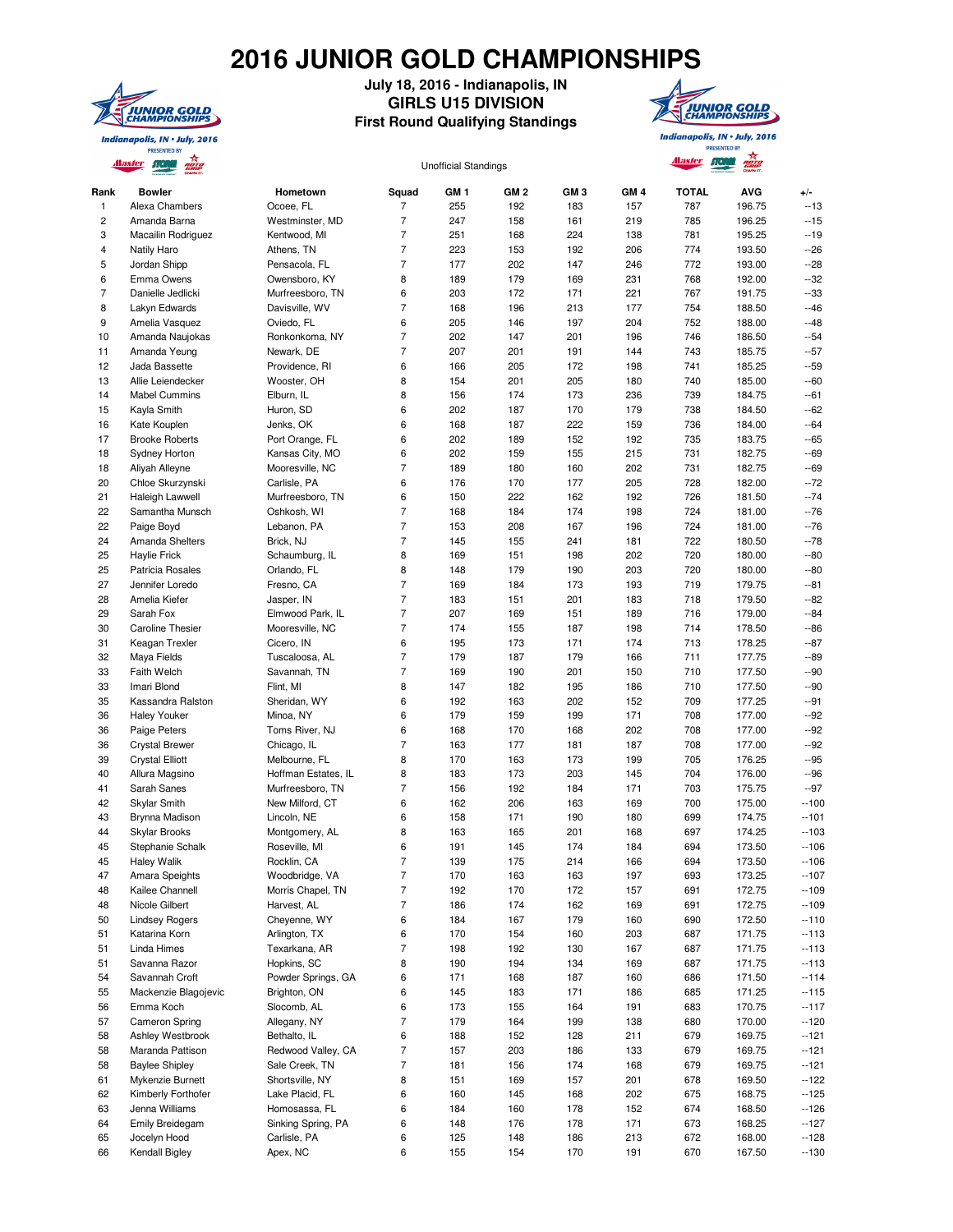| 66  | Hallee Gabhart          | Bedford, IN         | 7                        | 138 | 185 | 158 | 189 | 670 | 167.50 | $-130$ |
|-----|-------------------------|---------------------|--------------------------|-----|-----|-----|-----|-----|--------|--------|
| 68  | Kristina Catoe          | Mooresville, NC     | 6                        | 157 | 175 | 165 | 172 | 669 | 167.25 | $-131$ |
|     |                         |                     |                          |     |     |     |     |     |        |        |
| 68  | Hana Roers              | Maple Grove, MN     | $\overline{7}$           | 156 | 179 | 175 | 159 | 669 | 167.25 | $-131$ |
| 70  | Emma Stull              | Raleigh, NC         | 6                        | 125 | 201 | 170 | 172 | 668 | 167.00 | $-132$ |
| 70  | <b>Ainsley Chambers</b> | Ocoee, FL           | $\overline{7}$           | 173 | 146 | 158 | 191 | 668 | 167.00 | $-132$ |
| 72  | Claire McDermott        | Harrisburg, IL      | 6                        | 190 | 182 | 168 | 127 | 667 | 166.75 | $-133$ |
| 72  | Jennifer Williams       | Bunker Hill, WV     | 6                        | 159 | 174 | 179 | 155 | 667 | 166.75 | $-133$ |
|     |                         |                     |                          |     |     |     |     |     |        |        |
| 74  | De Alani Fishbeck       | Lawton, OK          | 6                        | 131 | 184 | 161 | 188 | 664 | 166.00 | $-136$ |
| 74  | <b>Addy Nelson</b>      | Gregory, SD         | 6                        | 172 | 155 | 165 | 172 | 664 | 166.00 | $-136$ |
| 74  | Emilie Watkinson        | Palm Bay, FL        | 6                        | 177 | 149 | 160 | 178 | 664 | 166.00 | $-136$ |
| 77  | Jasmine Mckeel          | Wauconda, IL        | 6                        | 195 | 178 | 145 | 145 | 663 | 165.75 | $-137$ |
|     |                         |                     |                          |     |     |     |     |     |        |        |
| 77  | Kaylee Hitt             | Cold Spring, KY     | 8                        | 147 | 185 | 154 | 177 | 663 | 165.75 | $-137$ |
| 79  | Kylie Frick             | Schaumburg, IL      | 8                        | 168 | 145 | 169 | 180 | 662 | 165.50 | $-138$ |
| 79  | Chelsey Jines           | Indianapolis, IN    | 8                        | 145 | 162 | 164 | 191 | 662 | 165.50 | $-138$ |
| 81  | Tommie White            | Sparks, NV          | 8                        | 140 | 180 | 163 | 176 | 659 | 164.75 | $-141$ |
|     |                         |                     |                          |     |     |     |     |     |        |        |
| 82  | Joanna Peper            | Rye Brook, NY       | 6                        | 143 | 172 | 182 | 159 | 656 | 164.00 | $-144$ |
| 82  | Anna Bartz              | Jenison, MI         | 7                        | 178 | 196 | 160 | 122 | 656 | 164.00 | $-144$ |
| 84  | <b>Emily Voight</b>     | Lindenhurst, IL     | 6                        | 166 | 128 | 176 | 185 | 655 | 163.75 | $-145$ |
| 84  | Alyssa Gunther          | Raleigh, NC         | 6                        | 198 | 153 | 125 | 179 | 655 | 163.75 | $-145$ |
|     |                         |                     |                          |     |     |     |     |     |        |        |
| 86  | Nichole Lewis           | West Palm Beach, FL | 8                        | 179 | 159 | 179 | 137 | 654 | 163.50 | $-146$ |
| 87  | Keeli Lawson            | Bismarck, ND        | 6                        | 136 | 169 | 171 | 177 | 653 | 163.25 | $-147$ |
| 87  | Kali Krynicki           | Weirton, WV         | 7                        | 164 | 194 | 138 | 157 | 653 | 163.25 | $-147$ |
| 89  | Cherith Brockman        | Campbellsville, KY  | 6                        | 150 | 169 | 180 | 152 | 651 | 162.75 | $-149$ |
|     |                         |                     |                          |     |     |     |     |     |        |        |
| 89  | Hannah Triske           | Minnetonka, MN      | $\overline{7}$           | 147 | 213 | 135 | 156 | 651 | 162.75 | $-149$ |
| 89  | Lauren Slagter          | Jenison, MI         | $\overline{7}$           | 122 | 191 | 142 | 196 | 651 | 162.75 | $-149$ |
| 89  | Jessica Flanagan        | Lavaca, AR          | $\overline{7}$           | 152 | 183 | 123 | 193 | 651 | 162.75 | $-149$ |
|     |                         |                     |                          |     |     |     |     |     |        |        |
| 93  | Mackenzie Ullian        | New Lenox, IL       | 6                        | 169 | 147 | 177 | 156 | 649 | 162.25 | $-151$ |
| 93  | <b>Madison Bailey</b>   | Rocklin, CA         | $\overline{7}$           | 170 | 142 | 137 | 200 | 649 | 162.25 | $-151$ |
| 93  | Abbie Rhoden            | Montgomery, AL      | 7                        | 183 | 153 | 156 | 157 | 649 | 162.25 | $-151$ |
| 96  | Danielle McKerracher    | Warwick, RI         | 6                        | 152 | 182 | 169 | 145 | 648 | 162.00 | $-152$ |
|     |                         |                     |                          |     |     |     |     |     |        |        |
| 97  | Ashleigh Morgan         | Raleigh, NC         | 6                        | 153 | 167 | 178 | 149 | 647 | 161.75 | $-153$ |
| 97  | Lauren Marks            | Parsippany, NJ      | 7                        | 143 | 162 | 206 | 136 | 647 | 161.75 | $-153$ |
| 99  | <b>Taylor McDaniel</b>  | Wake Forest, NC     | 6                        | 174 | 151 | 172 | 149 | 646 | 161.50 | $-154$ |
| 99  | Michaela Clardy         | Little River, SC    | 6                        | 162 | 146 | 151 | 187 | 646 | 161.50 | $-154$ |
|     |                         |                     |                          |     |     |     |     |     |        |        |
| 99  | Sierra Poole            | Sanford, FL         | 7                        | 177 | 167 | 161 | 141 | 646 | 161.50 | $-154$ |
| 102 | Kyra Smith              | Fall River, MA      | 6                        | 134 | 174 | 184 | 153 | 645 | 161.25 | $-155$ |
| 102 | <b>Ashley Morrow</b>    | Valrico, FL         | 8                        | 195 | 132 | 158 | 160 | 645 | 161.25 | $-155$ |
| 104 | <b>Tessa Hatfield</b>   | Spotsylvania, VA    | 6                        | 173 | 180 | 143 | 147 | 643 | 160.75 | $-157$ |
|     |                         |                     |                          |     |     |     |     |     |        |        |
| 105 | Jaelle Hamman           | Jarrell, TX         | 6                        | 205 | 124 | 172 | 140 | 641 | 160.25 | $-159$ |
| 105 | Shauna Rodgers          | Oviedo, FL          | 6                        | 165 | 155 | 153 | 168 | 641 | 160.25 | $-159$ |
| 105 | Sarah Klassen           | St Catharines, ON   | 6                        | 162 | 163 | 145 | 171 | 641 | 160.25 | $-159$ |
| 108 | Jaylyn Linder           | Wellington, IL      | 7                        | 147 | 197 | 135 | 161 | 640 | 160.00 | $-160$ |
|     |                         |                     |                          |     |     |     |     |     |        |        |
| 108 | Kayla Verstraete        | Loves Park, IL      | 8                        | 145 | 159 | 164 | 172 | 640 | 160.00 | $-160$ |
| 110 | Kaylee Bass             | Bunn, NC            | 6                        | 191 | 137 | 141 | 170 | 639 | 159.75 | $-161$ |
| 110 | Stephanie Handford      | Waukesha, WI        | 6                        | 171 | 129 | 162 | 177 | 639 | 159.75 | $-161$ |
| 110 | Nicole Cona             | Garnerville, NY     | $\overline{7}$           | 154 | 161 | 185 | 139 | 639 | 159.75 | $-161$ |
|     |                         |                     |                          |     |     |     |     |     |        |        |
| 113 | Olivia Ellis            | Greenfield, IN      | 8                        | 177 | 150 | 101 | 210 | 638 | 159.50 | $-162$ |
| 114 | Jaden Howard            | Angola, IN          | $\overline{7}$           | 154 | 139 | 157 | 187 | 637 | 159.25 | $-163$ |
| 114 | Nikita Benton           | Tacoma, WA          | $\overline{\phantom{a}}$ | 154 | 154 | 167 | 162 | 637 | 159.25 | $-163$ |
|     |                         |                     |                          |     |     |     |     |     |        |        |
| 114 | Rebecca Hagerman        | Loves Park, IL      | 8                        | 135 | 179 | 163 | 160 | 637 | 159.25 | $-163$ |
| 117 | Kamerin Peters          | Toms River, NJ      | 6                        | 154 | 197 | 131 | 154 | 636 | 159.00 | $-164$ |
| 117 | Kyah Surritte           | Bonner Springs, KS  | 8                        | 150 | 138 | 149 | 199 | 636 | 159.00 | $-164$ |
| 119 | Sabrina Bennett         | Dunnigan, CA        | 7                        | 148 | 157 | 187 | 143 | 635 | 158.75 | $-165$ |
|     |                         |                     |                          |     |     |     |     |     |        |        |
| 119 | <b>Emily Pelzer</b>     | Midvale, UT         | 8                        | 165 | 176 | 152 | 142 | 635 | 158.75 | $-165$ |
| 121 | Lara Kurt               | Leland, NC          | 6                        | 166 | 143 | 128 | 197 | 634 | 158.50 | $-166$ |
| 122 | Madyson Marx            | Saint Paul, MN      | 7                        | 128 | 173 | 143 | 188 | 632 | 158.00 | $-168$ |
| 122 | Jaycee Lethcoe          | Boise, ID           | $\overline{7}$           | 123 | 169 | 141 | 199 | 632 | 158.00 | $-168$ |
|     |                         |                     |                          |     |     |     |     |     |        |        |
| 122 | Jessie Smith            | Baton Rouge, LA     | 8                        | 163 | 182 | 155 | 132 | 632 | 158.00 | $-168$ |
| 125 | <b>Madison Adams</b>    | Green Bay, WI       | 6                        | 162 | 133 | 148 | 188 | 631 | 157.75 | $-169$ |
| 125 | Jenna Lehrer            | Commack, NY         | 7                        | 142 | 166 | 157 | 166 | 631 | 157.75 | $-169$ |
|     |                         | Davisville, WV      | 7                        |     |     |     |     |     |        |        |
| 125 | Morgan Brookover        |                     |                          | 174 | 143 | 124 | 190 | 631 | 157.75 | $-169$ |
| 128 | Alejandra S Rosado      | Carolina, PR        | $\overline{7}$           | 155 | 156 | 171 | 148 | 630 | 157.50 | $-170$ |
| 129 | Kaitlyn Laird           | Papillion, NE       | 8                        | 145 | 137 | 164 | 183 | 629 | 157.25 | $-171$ |
| 130 | Jemma Skweres           | Schaumburg, IL      | 6                        | 121 | 200 | 167 | 139 | 627 | 156.75 | $-173$ |
|     |                         |                     |                          |     |     |     |     |     |        |        |
| 130 | Sydney Urben            | Dorr, MI            | 7                        | 154 | 144 | 148 | 181 | 627 | 156.75 | $-173$ |
| 132 | Jacqueline Oliphant     | Woodbine, KY        | 6                        | 161 | 157 | 143 | 165 | 626 | 156.50 | $-174$ |
| 132 | Payton Watson           | Dayton, OH          | 8                        | 134 | 169 | 181 | 142 | 626 | 156.50 | $-174$ |
| 132 | Caitlyn Chapman         | Waxahachie, TX      | 8                        | 153 | 174 | 158 | 141 | 626 | 156.50 | $-174$ |
|     |                         |                     |                          |     |     |     |     |     |        |        |
| 135 | Sarah Mord              | Grand Forks, ND     | 6                        | 160 | 133 | 153 | 179 | 625 | 156.25 | $-175$ |
| 136 | Marissa Kearin          | Madison, SD         | 8                        | 161 | 126 | 172 | 165 | 624 | 156.00 | $-176$ |
| 137 | Kynzi Eichler           | Bentonville, AR     | $\overline{7}$           | 153 | 147 | 155 | 168 | 623 | 155.75 | $-177$ |
|     |                         |                     |                          |     |     |     |     |     |        |        |
| 137 | <b>Kinsey Miller</b>    | Salina, KS          | 7                        | 127 | 166 | 151 | 179 | 623 | 155.75 | $-177$ |
| 139 | Chailah Ganiron         | Pearl City, HI      | 6                        | 181 | 177 | 120 | 144 | 622 | 155.50 | $-178$ |
| 139 | Amanda Moore            | New Port Richey, FL | $\overline{7}$           | 172 | 139 | 138 | 173 | 622 | 155.50 | $-178$ |
| 141 | Morgan Nunn             | Oklahoma City, OK   | $\overline{7}$           | 138 | 170 | 147 | 164 | 619 | 154.75 | $-181$ |
|     |                         |                     |                          |     |     |     |     |     |        |        |
| 141 | Madison Woodmansee      | Indianapolis, IN    | 8                        | 144 | 150 | 174 | 151 | 619 | 154.75 | $-181$ |
| 143 | Adrienne Polonio        | Chicago, IL         | 6                        | 173 | 152 | 150 | 143 | 618 | 154.50 | $-182$ |
|     |                         |                     |                          |     |     |     |     |     |        |        |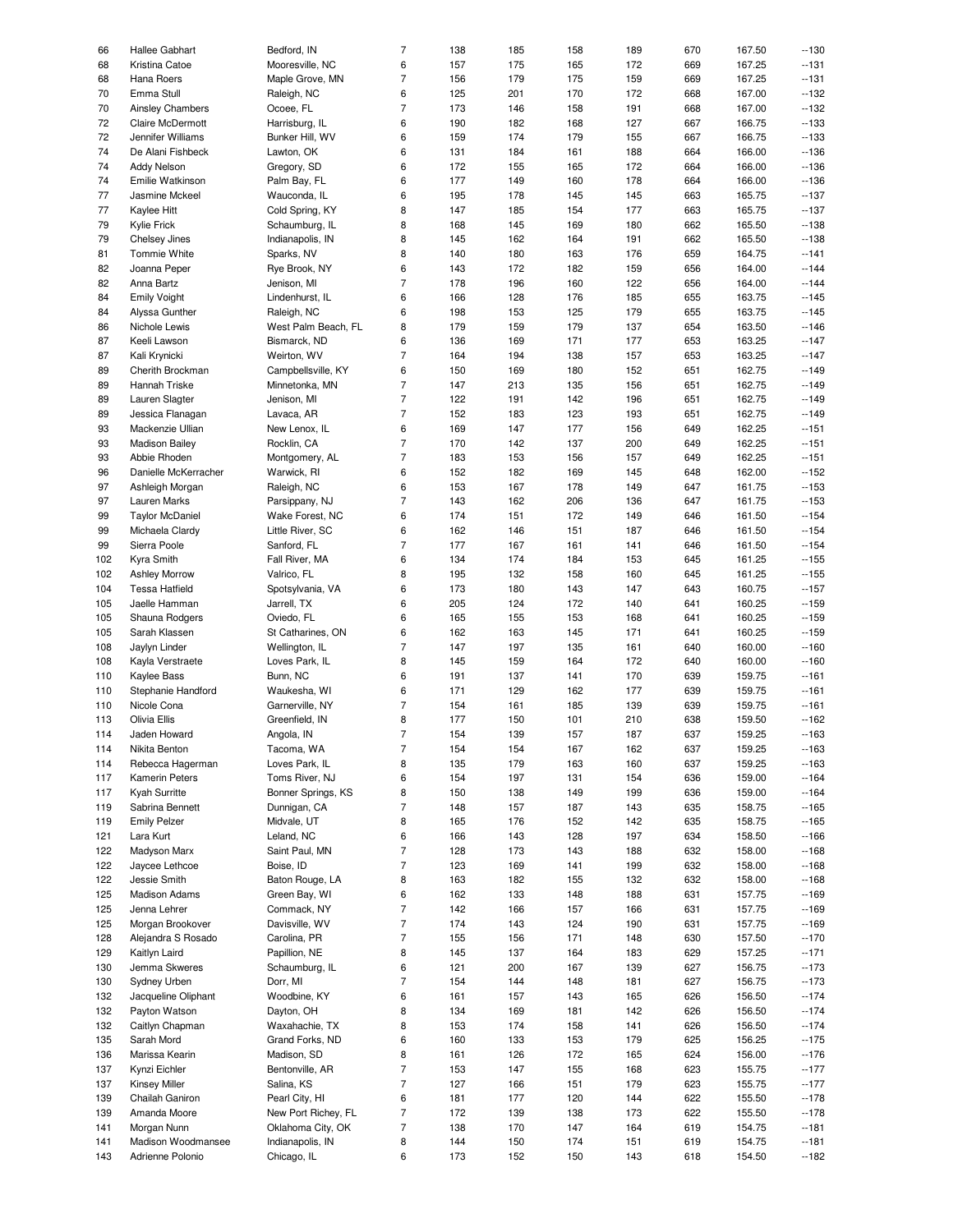| 143        | Alyssa Fender                        | Montgomery, AL                     | 7              | 151        | 130        | 178        | 159        | 618        | 154.50           | $-182$           |
|------------|--------------------------------------|------------------------------------|----------------|------------|------------|------------|------------|------------|------------------|------------------|
| 143        | Alyssa Alexander                     | Fremont, CA                        | 7              | 160        | 199        | 131        | 128        | 618        | 154.50           | $-182$           |
| 146        | Katherine Corbin                     | Romney, WV                         | 8              | 167        | 117        | 152        | 181        | 617        | 154.25           | $-183$           |
|            |                                      |                                    |                |            |            |            |            |            |                  |                  |
| 147        | Julia Lynch                          | New City, NY                       | 8              | 164        | 171        | 131        | 150        | 616        | 154.00           | $-184$           |
| 147        | <b>Hailey Collins</b>                | Springfield, MO                    | 8              | 155        | 154        | 154        | 153        | 616        | 154.00           | $-184$           |
| 149        | Emmy Benway                          | Faribault, MN                      | 6              | 176        | 152        | 150        | 137        | 615        | 153.75           | $-185$           |
| 149        | Aurora Richardson                    | Vandalia, IL                       | 7              | 143        | 155        | 158        | 159        | 615        | 153.75           | $-185$           |
| 149        | <b>Baileigh Snow</b>                 | Murfreesboro, TN                   | 8              | 182        | 117        | 171        | 145        | 615        | 153.75           | $-185$           |
| 149        |                                      |                                    |                |            |            |            |            |            |                  | $-185$           |
|            | Shelbi Morris                        | Cynthiana, KY                      | 8              | 165        | 165        | 136        | 149        | 615        | 153.75           |                  |
| 153        | <b>Rachel Hines</b>                  | Medford, NY                        | 7              | 125        | 153        | 160        | 176        | 614        | 153.50           | $-186$           |
| 154        | Renee Seebacher                      | Austintown, OH                     | 8              | 151        | 145        | 170        | 147        | 613        | 153.25           | $-187$           |
| 155        | Leeanne Davidson                     | Deltona, FL                        | 6              | 116        | 191        | 139        | 166        | 612        | 153.00           | $-188$           |
| 155        | Jenna Bloom                          | Virginia Beach, VA                 | 7              | 160        | 117        | 170        | 165        | 612        | 153.00           | $-188$           |
|            |                                      |                                    |                |            |            |            |            |            |                  |                  |
| 155        | Morgan Pelkie                        | Sarnia, ON                         | 8              | 174        | 146        | 131        | 161        | 612        | 153.00           | $-188$           |
| 155        | Morgan Watkins                       | King George, VA                    | 8              | 131        | 158        | 172        | 151        | 612        | 153.00           | $-188$           |
| 159        | Amber Stewart                        | Opdyke, IL                         | 6              | 129        | 148        | 200        | 134        | 611        | 152.75           | $-189$           |
| 159        | <b>Brooke Driver</b>                 | Woodbridge, VA                     | 6              | 183        | 153        | 126        | 149        | 611        | 152.75           | $-189$           |
| 161        | Erin Bourgeois                       | Blossvale, NY                      | 7              | 188        | 168        | 111        | 142        | 609        | 152.25           | $-191$           |
|            |                                      |                                    |                |            |            |            |            |            |                  |                  |
| 161        | Glory Harmon                         | Douglasville, GA                   | 8              | 148        | 126        | 160        | 175        | 609        | 152.25           | $-191$           |
| 163        | <b>Avery Goulding</b>                | Auburn, ME                         | 6              | 170        | 139        | 128        | 171        | 608        | 152.00           | $-192$           |
| 163        | Kari Fritter                         | Denham Springs, LA                 | 6              | 156        | 162        | 135        | 155        | 608        | 152.00           | $-192$           |
| 165        | <b>Bella Coll</b>                    | Fairport Harbor, OH                | 6              | 145        | 178        | 146        | 138        | 607        | 151.75           | $-193$           |
| 165        | <b>Madison Gentes</b>                | Manchester, NH                     | 6              | 169        | 156        | 136        | 146        | 607        | 151.75           | $-193$           |
|            |                                      |                                    |                |            |            |            |            |            |                  |                  |
| 167        | Faith Hardy                          | Seattle, WA                        | 6              | 152        | 138        | 150        | 166        | 606        | 151.50           | $-194$           |
| 167        | Alesya Denton                        | Saint Louis, MO                    | 8              | 139        | 153        | 151        | 163        | 606        | 151.50           | $-194$           |
| 169        | <b>Molly Marshall</b>                | Highland, IL                       | 7              | 155        | 147        | 159        | 143        | 604        | 151.00           | $-196$           |
| 170        | Darian Soderquist                    | North Attleboro, MA                | 8              | 176        | 113        | 129        | 185        | 603        | 150.75           | $-197$           |
|            |                                      | Alexandria, IN                     | $\overline{7}$ |            |            | 147        |            | 602        |                  | $-198$           |
| 171        | Kylie Carney                         |                                    |                | 130        | 144        |            | 181        |            | 150.50           |                  |
| 172        | Lilu Smith                           | Gahanna, OH                        | 7              | 165        | 150        | 147        | 139        | 601        | 150.25           | $-199$           |
| 172        | Emma Parenteau                       | Edgewood, MD                       | 8              | 154        | 131        | 175        | 141        | 601        | 150.25           | $-199$           |
| 174        | Saralyne Nassberg                    | Modesto, CA                        | 7              | 122        | 191        | 137        | 148        | 598        | 149.50           | $-202$           |
| 174        | Deanna Hopkins                       | Waco, TX                           | $\overline{7}$ | 132        | 174        | 148        | 144        | 598        | 149.50           | $-202$           |
|            |                                      |                                    | $\overline{7}$ |            |            |            |            |            |                  | $-204$           |
| 176        | Shiloh Agan                          | Fort Campbell, KY                  |                | 145        | 144        | 159        | 148        | 596        | 149.00           |                  |
| 176        | Raina Davis                          | Oklahoma City, OK                  | $\overline{7}$ | 130        | 144        | 147        | 175        | 596        | 149.00           | $-204$           |
| 176        | Jenica Baron                         | Inverness, IL                      | 8              | 144        | 167        | 171        | 114        | 596        | 149.00           | $-204$           |
| 179        | <b>Hailey Sickels</b>                | Cedar Bluffs, NE                   | 7              | 170        | 132        | 159        | 134        | 595        | 148.75           | $-205$           |
| 179        | <b>Holly Laube</b>                   | Newark, DE                         | $\overline{7}$ | 150        | 130        | 152        | 163        | 595        | 148.75           | $-205$           |
|            |                                      |                                    |                |            |            |            |            |            |                  |                  |
| 179        | Elizabeth Speight                    | Jacksonville, FL                   | 7              | 143        | 182        | 133        | 137        | 595        | 148.75           | $-205$           |
| 182        | Serena Nichols                       | Clayton, MI                        | 8              | 136        | 165        | 155        | 138        | 594        | 148.50           | $-206$           |
| 183        | Mary Orf                             | O Fallon, IL                       | 8              | 126        | 146        | 160        | 161        | 593        | 148.25           | $-207$           |
| 184        | Addyson Schiffelbein                 | Mulvane, KS                        | 6              | 128        | 149        | 147        | 168        | 592        | 148.00           | $-208$           |
| 185        | Lynn Piekarski                       | Inver Grove Heights, MN            | $\overline{7}$ | 140        | 146        | 133        | 171        | 590        | 147.50           | $-210$           |
| 185        | Sabrina Gates                        | Wetumpka, AL                       | 7              | 127        | 167        | 146        | 150        | 590        | 147.50           | $-210$           |
|            |                                      |                                    |                |            |            |            |            |            |                  |                  |
| 185        | Serenity Guerrero                    | Tucson, AZ                         | 8              | 163        | 124        | 136        | 167        | 590        | 147.50           | $-210$           |
| 188        | Micaela Barbolt                      | Gansevoort, NY                     | 6              | 170        | 154        | 139        | 126        | 589        | 147.25           | $-211$           |
| 189        | Cecilia Chafin                       | Apo, AE                            | $\overline{7}$ | 137        | 173        | 137        | 141        | 588        | 147.00           | $-212$           |
| 189        | Kari Kindrick                        | Springfield, OR                    | 7              | 157        | 130        | 166        | 135        | 588        | 147.00           | $-212$           |
| 189        |                                      | Plainfield, IL                     | $\overline{7}$ |            |            |            |            |            |                  |                  |
|            |                                      |                                    |                |            |            |            |            |            |                  |                  |
|            | Kristina Sickler                     |                                    |                | 126        | 180        | 117        | 165        | 588        | 147.00           | $-212$           |
| 192        | Lexi Kile                            | Mechanicsburg, PA                  | 6              | 145        | 136        | 142        | 164        | 587        | 146.75           | $-213$           |
| 192        | Tatiana Johnson                      | Phila, PA                          | $\overline{7}$ | 147        | 147        | 146        | 147        | 587        | 146.75           | $-213$           |
| 192        | <b>Bailey Knierim</b>                | Jbsa-Lackland, TX                  | 8              | 158        | 149        | 124        | 156        | 587        | 146.75           |                  |
|            |                                      |                                    |                |            |            |            |            |            |                  | $-213$           |
| 192        | Sheila Sutfin                        | Naperville, IL                     | 8              | 173        | 125        | 153        | 136        | 587        | 146.75           | $-213$           |
| 196        | Alexandrah Gagne-Robertson Leeds, ME |                                    | 6              | 167        | 157        | 115        | 147        | 586        | 146.50           | $-214$           |
| 197        | Piper Reams                          | Haysville, KS                      | 6              | 107        | 136        | 143        | 199        | 585        | 146.25           | $-215$           |
| 197        | Grace Blair                          | Mesquite, TX                       | 7              | 131        | 145        | 192        | 117        | 585        | 146.25           | $-215$           |
|            |                                      |                                    |                |            |            |            |            |            |                  |                  |
| 197        | <b>Emily Fortune</b>                 | Boise, ID                          | 7              | 161        | 166        | 120        | 138        | 585        | 146.25           | $-215$           |
| 200        | Stephanie Murphy                     | Belton, SC                         | 6              | 146        | 199        | 112        | 127        | 584        | 146.00           | $-216$           |
| 200        | Hannah Grather                       | Denham Springs, LA                 | $\overline{7}$ | 136        | 152        | 148        | 148        | 584        | 146.00           | $-216$           |
| 202        | Brianna Schmidt                      | Algonquin, IL                      | 8              | 146        | 149        | 137        | 151        | 583        | 145.75           | $-217$           |
| 203        | Grace Stull                          | Raleigh, NC                        | 6              | 152        | 149        | 150        | 131        | 582        | 145.50           | $-218$           |
|            |                                      |                                    |                |            |            |            |            |            |                  |                  |
| 203        | <b>Taylor Petrey</b>                 | Corbin, KY                         | $\overline{7}$ | 122        | 135        | 153        | 172        | 582        | 145.50           | $-218$           |
| 205        | Maddy Notebaert                      | Rochester, NY                      | 6              | 121        | 172        | 105        | 183        | 581        | 145.25           | $-219$           |
| 205        | Kara Freeman                         | Marietta, GA                       | 7              | 162        | 121        | 159        | 139        | 581        | 145.25           | $-219$           |
| 205        | Lauren Tomaszewski                   | Lebanon, IL                        | 8              | 120        | 166        | 159        | 136        | 581        | 145.25           | $-219$           |
| 208        | TaVera Johnson                       | Glen Burnie, MD                    | $\overline{7}$ | 138        | 134        |            |            | 580        | 145.00           | $-220$           |
|            |                                      |                                    |                |            |            | 135        | 173        |            |                  |                  |
| 209        | <b>Emily Tornabene</b>               | Roselle, IL                        | 8              | 164        | 146        | 131        | 138        | 579        | 144.75           | $-221$           |
| 209        | <b>Trezure Connelly</b>              | Jacksonville, FL                   | 8              | 159        | 143        | 125        | 152        | 579        | 144.75           | $-221$           |
| 211        | Sarah Wiseman                        | Molt, MT                           | 7              | 137        | 156        | 150        | 134        | 577        | 144.25           | $-223$           |
| 212        | Marissa Cosentini                    | Wayne, NJ                          | 6              | 166        | 143        | 137        | 130        | 576        | 144.00           | $-224$           |
| 213        | <b>Lyndsay Ennis</b>                 | Conway, SC                         | 6              | 142        | 171        | 123        | 139        | 575        | 143.75           | $-225$           |
|            |                                      |                                    |                |            |            |            |            |            |                  |                  |
| 213        | Ashlyn Burkeybile                    | East Moline, IL                    | 8              | 152        | 127        | 165        | 131        | 575        | 143.75           | $-225$           |
| 213        | Alexis Franklin                      | Jonesborough, TN                   | 8              | 124        | 146        | 142        | 163        | 575        | 143.75           | $-225$           |
| 213        | <b>Carrington Russell</b>            | Virginia Beach, VA                 | 8              | 130        | 147        | 160        | 138        | 575        | 143.75           | $-225$           |
| 213        | Isabella Palamaro                    | Thiells, NY                        | 8              | 128        | 155        | 123        | 169        | 575        | 143.75           | $-225$           |
| 218        | Noelle Phillips                      | Traverse City, MI                  | 7              | 118        | 143        | 158        | 155        | 574        | 143.50           | $-226$           |
|            |                                      |                                    |                |            |            |            |            |            |                  |                  |
| 219<br>220 | Ariana Guarino<br>Melissa Bushong    | Plainfield, IL<br>Indianapolis, IN | 6<br>6         | 139<br>150 | 154<br>148 | 122<br>154 | 158<br>119 | 573<br>571 | 143.25<br>142.75 | $-227$<br>$-229$ |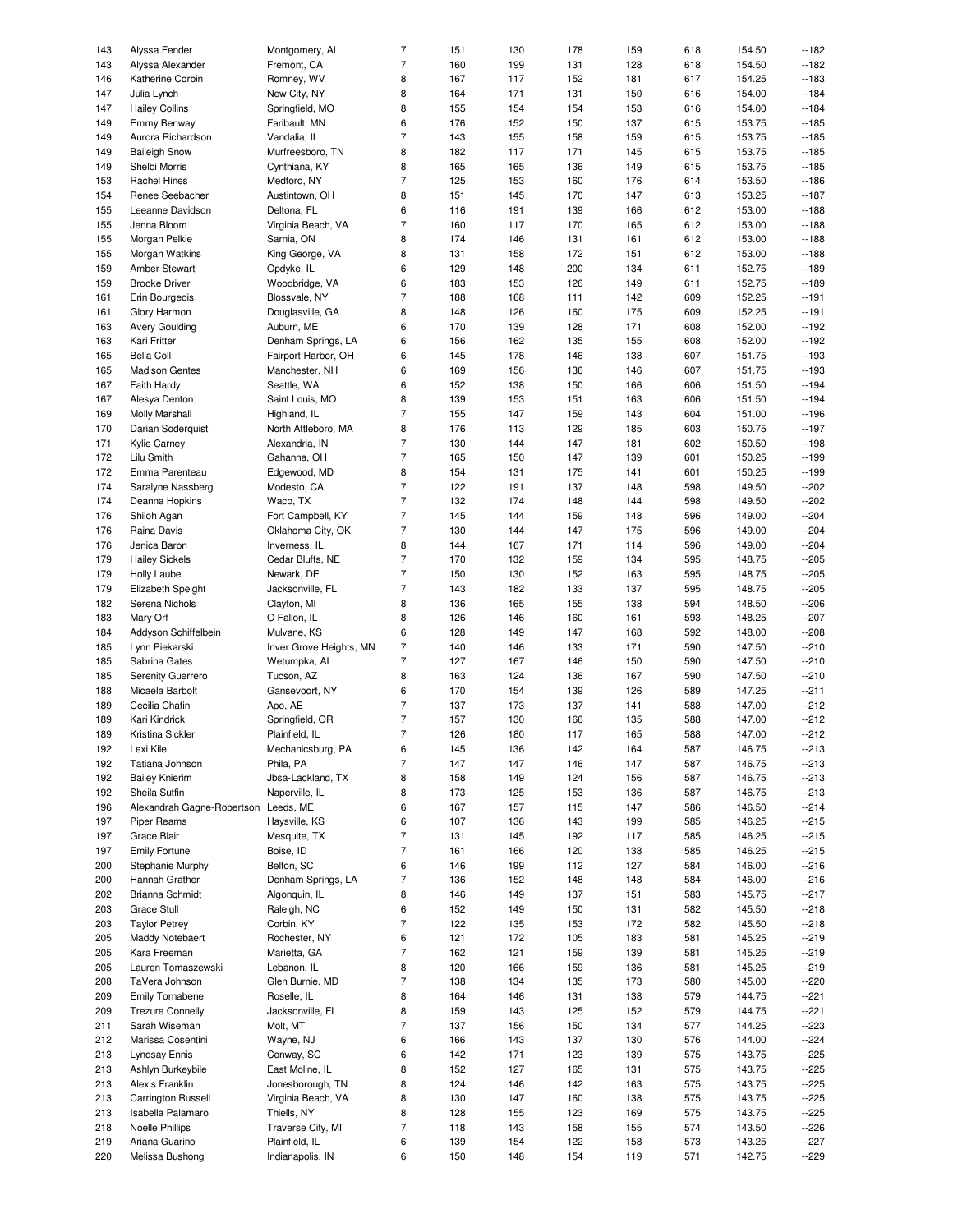| 221 | Mia Rivera              | South Elgin, IL      | 6              | 161 | 156 | 115 | 138 | 570 | 142.50 | --230  |
|-----|-------------------------|----------------------|----------------|-----|-----|-----|-----|-----|--------|--------|
|     |                         |                      |                |     |     |     |     |     |        |        |
| 221 | Danielle Rubach         | West Bend, WI        | $\overline{7}$ | 178 | 128 | 136 | 128 | 570 | 142.50 | $-230$ |
| 221 | Rebekah LaBuda          | Memphis, TN          | $\overline{7}$ | 121 | 132 | 147 | 170 | 570 | 142.50 | $-230$ |
| 224 |                         | Howell, MI           | 8              | 137 | 140 | 139 |     |     | 142.25 |        |
|     | Kalei White             |                      |                |     |     |     | 153 | 569 |        | $-231$ |
| 225 | Kerry Crossman          | Castleton, VT        | $\overline{7}$ | 135 | 135 | 110 | 188 | 568 | 142.00 | $-232$ |
| 226 | Chloe O'Donnell         | Bethlehem, PA        | $\overline{7}$ | 113 | 127 | 167 | 160 | 567 | 141.75 | $-233$ |
|     |                         |                      |                |     |     |     |     |     |        |        |
| 226 | Kristen Derr            | Sunbury, PA          | 8              | 128 | 117 | 165 | 157 | 567 | 141.75 | $-233$ |
| 228 | Elisabeth Webb          | Edgewater, FL        | $\overline{7}$ | 145 | 159 | 121 | 141 | 566 | 141.50 | $-234$ |
|     |                         |                      |                |     |     |     |     |     |        |        |
| 228 | Gillian Robbins         | Charlotte, NC        | $\overline{7}$ | 176 | 138 | 135 | 117 | 566 | 141.50 | $-234$ |
| 230 | Sydney Pleasanton       | Chester Springs, PA  | 8              | 138 | 127 | 164 | 135 | 564 | 141.00 | $-236$ |
|     |                         |                      |                |     | 152 |     |     |     |        | $-237$ |
| 231 | Elizabeth Stanley       | Altoona, IA          | 6              | 123 |     | 139 | 149 | 563 | 140.75 |        |
| 231 | Alexa Poston            | Kensington, MD       | 8              | 142 | 131 | 146 | 144 | 563 | 140.75 | $-237$ |
| 233 | Amanda Vogt             | Pleasant Grove, CA   | 8              | 163 | 146 | 106 | 145 | 560 | 140.00 | $-240$ |
|     |                         |                      |                |     |     |     |     |     |        |        |
| 233 | <b>Emily Gurin</b>      | Dearborn Heights, MI | 8              | 136 | 140 | 124 | 160 | 560 | 140.00 | $-240$ |
| 235 | Abigail Pena            | La Habra, CA         | $\overline{7}$ | 142 | 132 | 128 | 156 | 558 | 139.50 | $-242$ |
|     |                         |                      |                |     |     |     |     |     |        |        |
| 235 | Mackenzie Johnson       | Jackson, MI          | 8              | 178 | 132 | 124 | 124 | 558 | 139.50 | $-242$ |
| 237 | Tara Spridco            | Mansfield, TX        | $\overline{7}$ | 103 | 122 | 134 | 198 | 557 | 139.25 | $-243$ |
| 237 | <b>Taylor Smith</b>     | Noblesville, IN      | 8              | 131 | 124 | 152 | 150 | 557 | 139.25 | $-243$ |
|     |                         |                      |                |     |     |     |     |     |        |        |
| 239 | <b>Nicole Norris</b>    | Taylor, MI           | $\overline{7}$ | 118 | 144 | 152 | 142 | 556 | 139.00 | $-244$ |
| 239 | Jordan Spause           | Hanover, MD          | 8              | 129 | 143 | 143 | 141 | 556 | 139.00 | $-244$ |
|     |                         |                      |                |     |     |     |     |     |        |        |
| 241 | <b>Brooke Scheftler</b> | Brooklyn, NY         | 6              | 127 | 116 | 176 | 136 | 555 | 138.75 | $-245$ |
| 241 | <b>Beth Winters</b>     | Lindale, GA          | $\overline{7}$ | 109 | 161 | 160 | 125 | 555 | 138.75 | $-245$ |
| 241 |                         | Lincoln, CA          | 8              |     | 175 |     |     | 555 | 138.75 | $-245$ |
|     | <b>Brooke Bryan</b>     |                      |                | 148 |     | 111 | 121 |     |        |        |
| 244 | Jaiden Heimbecker       | Kitchener, ON        | 8              | 127 | 120 | 180 | 127 | 554 | 138.50 | $-246$ |
| 245 | Jemsy Ricehill          | Fargo, ND            | 8              | 143 | 127 | 131 | 152 | 553 | 138.25 | $-247$ |
|     |                         |                      |                |     |     |     |     |     |        |        |
| 246 | Erin Thibeault          | Virginia Beach, VA   | 8              | 150 | 108 | 136 | 158 | 552 | 138.00 | $-248$ |
| 247 | Denise Brown            | Fayetteville, NC     | $\overline{7}$ | 164 | 155 | 130 | 100 | 549 | 137.25 | $-251$ |
|     |                         |                      |                |     |     |     |     |     |        |        |
| 247 | <b>Emily Garl</b>       | Reading, PA          | 8              | 124 | 106 | 157 | 162 | 549 | 137.25 | $-251$ |
| 249 | Alexis Buchert          | San Antonio, TX      | 8              | 165 | 144 | 133 | 104 | 546 | 136.50 | $-254$ |
|     |                         |                      |                |     |     |     |     |     |        |        |
| 250 | Sarah Lowther           | Sanford, FL          | $\overline{7}$ | 144 | 122 | 138 | 140 | 544 | 136.00 | $-256$ |
| 251 | Katherine Reynolds      | Green Bay, WI        | 8              | 157 | 115 | 140 | 131 | 543 | 135.75 | $-257$ |
|     |                         |                      | 8              |     |     |     |     |     |        |        |
| 251 | Kaylee Hodson           | Auburn, NY           |                | 117 | 139 | 146 | 141 | 543 | 135.75 | $-257$ |
| 253 | <b>Chasity King</b>     | Sault Ste Marie, ON  | $\overline{7}$ | 127 | 151 | 108 | 156 | 542 | 135.50 | $-258$ |
| 253 | Aislynn Davis           | Grand Junction, CO   | $\overline{7}$ | 129 | 130 | 147 | 136 | 542 | 135.50 | $-258$ |
|     |                         |                      |                |     |     |     |     |     |        |        |
| 255 | Alissa Parker           | Glenburn, ME         | 6              | 110 | 189 | 134 | 108 | 541 | 135.25 | $-259$ |
| 256 | Savannah Montgomery     | Phenix City, AL      | 6              | 146 | 136 | 106 | 151 | 539 | 134.75 | $-261$ |
|     |                         |                      |                |     |     |     |     |     |        |        |
| 257 | Alyssa Breidegam        | Sinking Spring, PA   | 6              | 144 | 124 | 125 | 143 | 536 | 134.00 | $-264$ |
| 258 | <b>Caitlin Powers</b>   | Sun Prairie, WI      | 6              | 123 | 122 | 153 | 137 | 535 | 133.75 | $-265$ |
| 259 | Amber Coley             | Rocky Mount, NC      | 8              | 122 | 154 | 110 | 146 | 532 | 133.00 | $-268$ |
|     |                         |                      |                |     |     |     |     |     |        |        |
| 260 | Morgan Cooper           | Gloucester Point, VA | 8              | 153 | 123 | 134 | 120 | 530 | 132.50 | $-270$ |
| 261 | Jessica Goldberg        | West Milford, NJ     | 6              | 114 | 129 | 134 | 150 | 527 | 131.75 | $-273$ |
|     |                         |                      |                |     |     |     |     |     |        |        |
| 262 | Rachel Wagner           | Buffalo, NY          | 8              | 128 | 112 | 149 | 136 | 525 | 131.25 | $-275$ |
| 263 | Sydney Tyler            | Frankfort, IL        | $\overline{7}$ | 125 | 107 | 153 | 137 | 522 | 130.50 | $-278$ |
|     |                         |                      |                |     |     |     |     |     |        |        |
| 264 | Samantha Dixon          | Rockville, MD        | 8              | 166 | 127 | 99  | 129 | 521 | 130.25 | $-279$ |
| 265 | Samantha Nichols        | Clayton, MI          | 8              | 131 | 145 | 119 | 125 | 520 | 130.00 | $-280$ |
| 266 | Grace Kowalski          | Swansea, IL          | 8              | 113 | 117 | 151 | 134 | 515 | 128.75 | $-285$ |
|     |                         |                      |                |     |     |     |     |     |        |        |
| 267 | Makinzie McGonigal      | Worland, WY          | 6              | 153 | 95  | 140 | 126 | 514 | 128.50 | $-286$ |
| 268 | Nicole Lettich          | Selden, NY           | 8              | 148 | 105 | 113 | 147 | 513 | 128.25 | $-287$ |
|     |                         |                      |                |     |     |     |     |     |        |        |
| 269 | Abby Gray               | Swansea, IL          | 8              | 126 | 131 | 127 | 128 | 512 | 128.00 | --288  |
| 270 | Maddison Merrow         | Alstead, NH          | 6              | 154 | 96  | 140 | 120 | 510 | 127.50 | $-290$ |
|     |                         |                      |                |     |     |     |     |     |        |        |
| 270 | Sierra Green            | Woodbury, MN         | 6              | 114 | 144 | 140 | 112 | 510 | 127.50 | $-290$ |
| 272 | Alyssa Bolding          | White House, TN      | 8              | 148 | 134 | 108 | 119 | 509 | 127.25 | $-291$ |
|     | Samantha Hesler         |                      | 8              |     |     |     |     |     |        | $-293$ |
| 273 |                         | Dallas, TX           |                | 136 | 138 | 121 | 112 | 507 | 126.75 |        |
| 274 | Kelcie Mannon           | Washington, NJ       | 8              | 132 | 118 | 111 | 141 | 502 | 125.50 | $-298$ |
| 275 | Nichole Jines           | Indianapolis, IN     | 8              | 110 | 144 | 134 | 112 | 500 | 125.00 | $-300$ |
|     |                         |                      |                |     |     |     |     |     |        |        |
| 276 | Katelyn Wincek          | Tucson, AZ           | 8              | 117 | 123 | 113 | 146 | 499 | 124.75 | $-301$ |
| 277 | Katie Taylor            | Mabank, TX           | 6              | 115 | 115 | 111 | 156 | 497 | 124.25 | $-303$ |
| 278 | Grace Becker            | Germantown, TN       |                |     |     |     |     |     |        | $-306$ |
|     |                         |                      | 8              | 135 | 99  | 128 | 132 | 494 | 123.50 |        |
| 279 | Chloe Long              | Bolingbrook, IL      | 8              | 121 | 135 | 121 | 114 | 491 | 122.75 | $-309$ |
| 280 | Victoria Sanabria       | San Antonio, PR      | 8              | 106 | 134 | 116 | 134 | 490 | 122.50 | $-310$ |
|     |                         |                      |                |     |     |     |     |     |        |        |
| 281 | Natalie Heltne          | O'Fallon, IL         | 8              | 151 | 133 | 92  | 113 | 489 | 122.25 | $-311$ |
| 282 | <b>Breanne Reber</b>    | Blacksburg, VA       | 8              | 134 | 105 | 123 | 126 | 488 | 122.00 | $-312$ |
|     |                         |                      |                |     |     |     |     |     |        |        |
| 283 | Jackie Azvedo           | Anaheim Hills, CA    | 8              | 140 | 107 | 133 | 107 | 487 | 121.75 | $-313$ |
| 284 | Phoenix Bishop          | Wasilla, AK          | 8              | 106 | 128 | 109 | 143 | 486 | 121.50 | $-314$ |
| 285 | Josie Klapan            | Butte, MT            | 6              | 100 |     |     |     | 484 | 121.00 | $-316$ |
|     |                         |                      |                |     | 118 | 121 | 145 |     |        |        |
| 286 | Shelbe Bruystens        | Three Rivers, MI     | 8              | 127 | 126 | 113 | 117 | 483 | 120.75 | $-317$ |
| 287 | <b>Taylor Dawe</b>      | New Albany, MS       | 8              | 128 | 133 | 117 | 98  | 476 | 119.00 | $-324$ |
|     |                         |                      |                |     |     |     |     |     |        |        |
| 288 | Kathryn McArthur        | Hudson, MI           | 8              | 111 | 100 | 148 | 114 | 473 | 118.25 | $-327$ |
| 289 | Alanna Coward           | Baton Rouge, LA      | 6              | 125 | 106 | 105 | 136 | 472 | 118.00 | $-328$ |
|     |                         |                      | $\overline{7}$ |     |     |     |     |     |        |        |
| 290 | Shelby Sullivan         | Fredericksburg, VA   |                | 133 | 107 | 100 | 131 | 471 | 117.75 | $-329$ |
| 291 | Brianna Maenza          | Franklin Square, NY  | 8              | 118 | 121 | 139 | 88  | 466 | 116.50 | $-334$ |
| 292 | <b>Hallie Fields</b>    | Swansea, IL          | 8              | 118 | 119 | 114 | 113 | 464 | 116.00 | $-336$ |
|     |                         |                      |                |     |     |     |     |     |        |        |
| 293 | Mina Garner             | Roselle, IL          | 6              | 146 | 97  | 99  | 119 | 461 | 115.25 | $-339$ |
| 294 | Krystyna Panek          | Elmhurst, IL         | 6              | 125 | 94  | 127 | 114 | 460 | 115.00 | $-340$ |
| 295 | Alyssa Campbell         | Lascassas, TN        | $\overline{7}$ | 130 | 106 | 106 | 115 | 457 | 114.25 | $-343$ |
|     |                         |                      |                |     |     |     |     |     |        |        |
| 296 | Nicole Reynolds         | Grovetown, GA        | 8              | 137 | 98  | 119 | 99  | 453 | 113.25 | $-347$ |
| 297 | Payton Schneider        | St Charles, MO       | 6              | 126 | 98  | 99  | 126 | 449 | 112.25 | $-351$ |
|     |                         |                      |                |     |     |     |     |     |        |        |